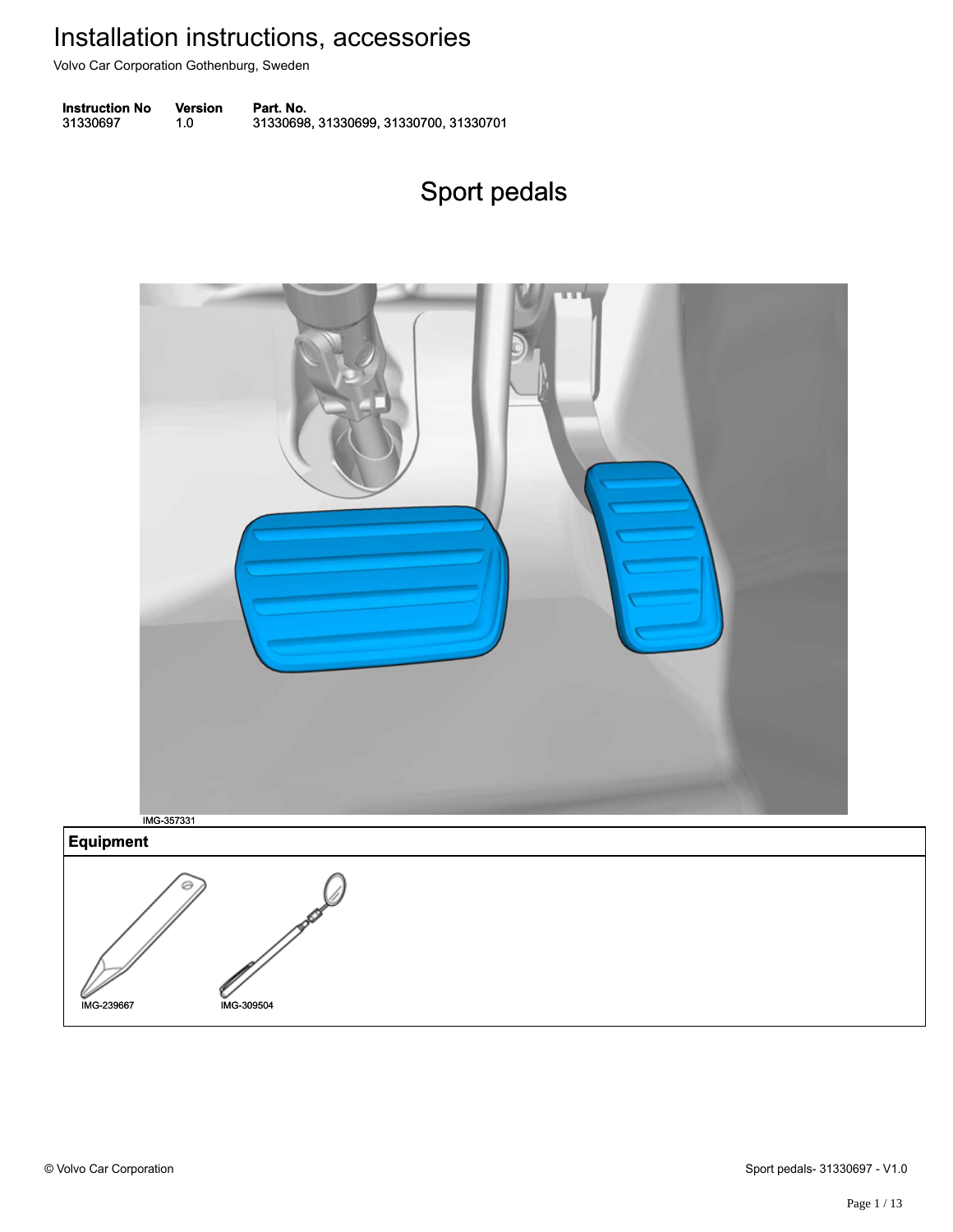Volvo Car Corporation Gothenburg, Sweden

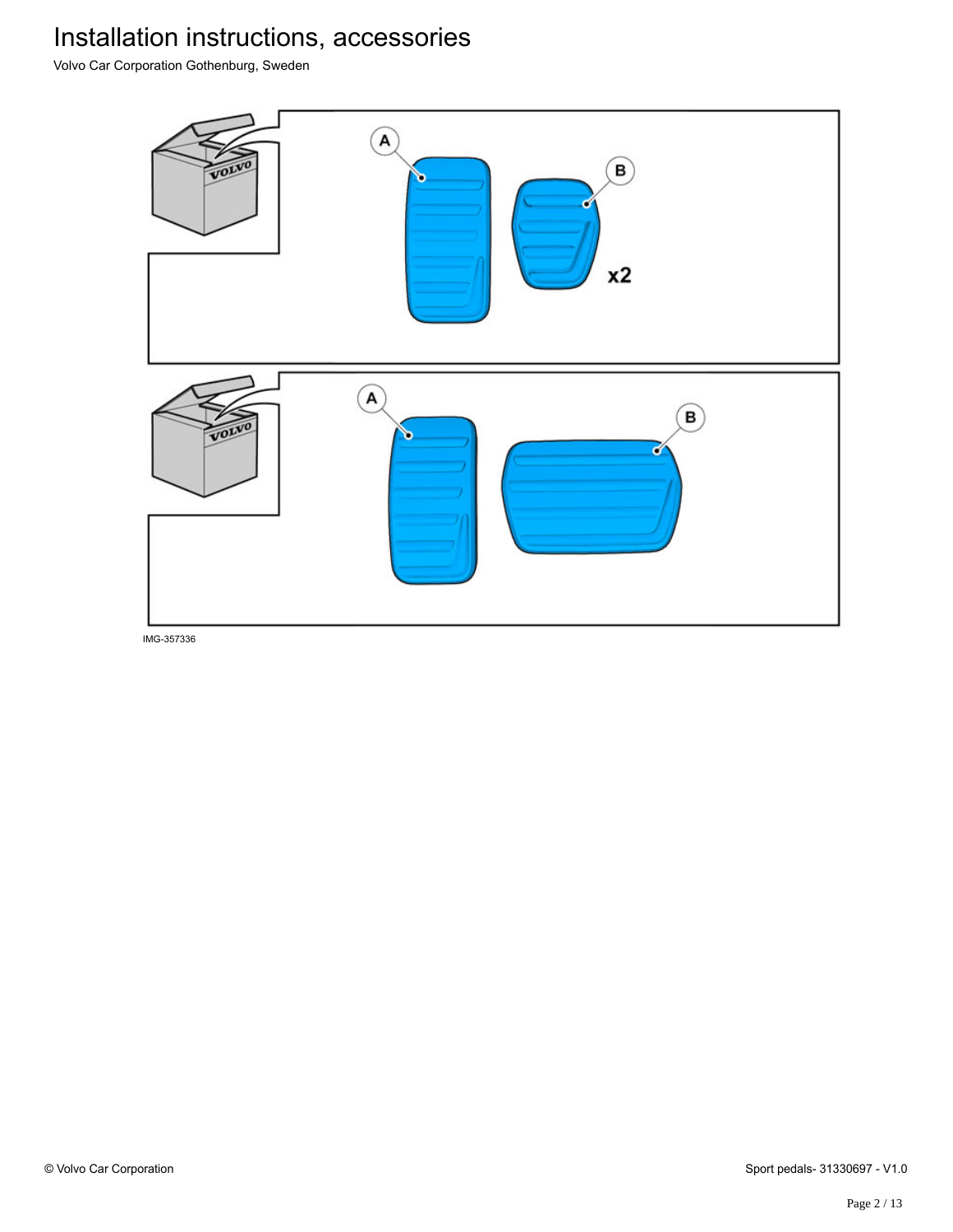Volvo Car Corporation Gothenburg, Sweden

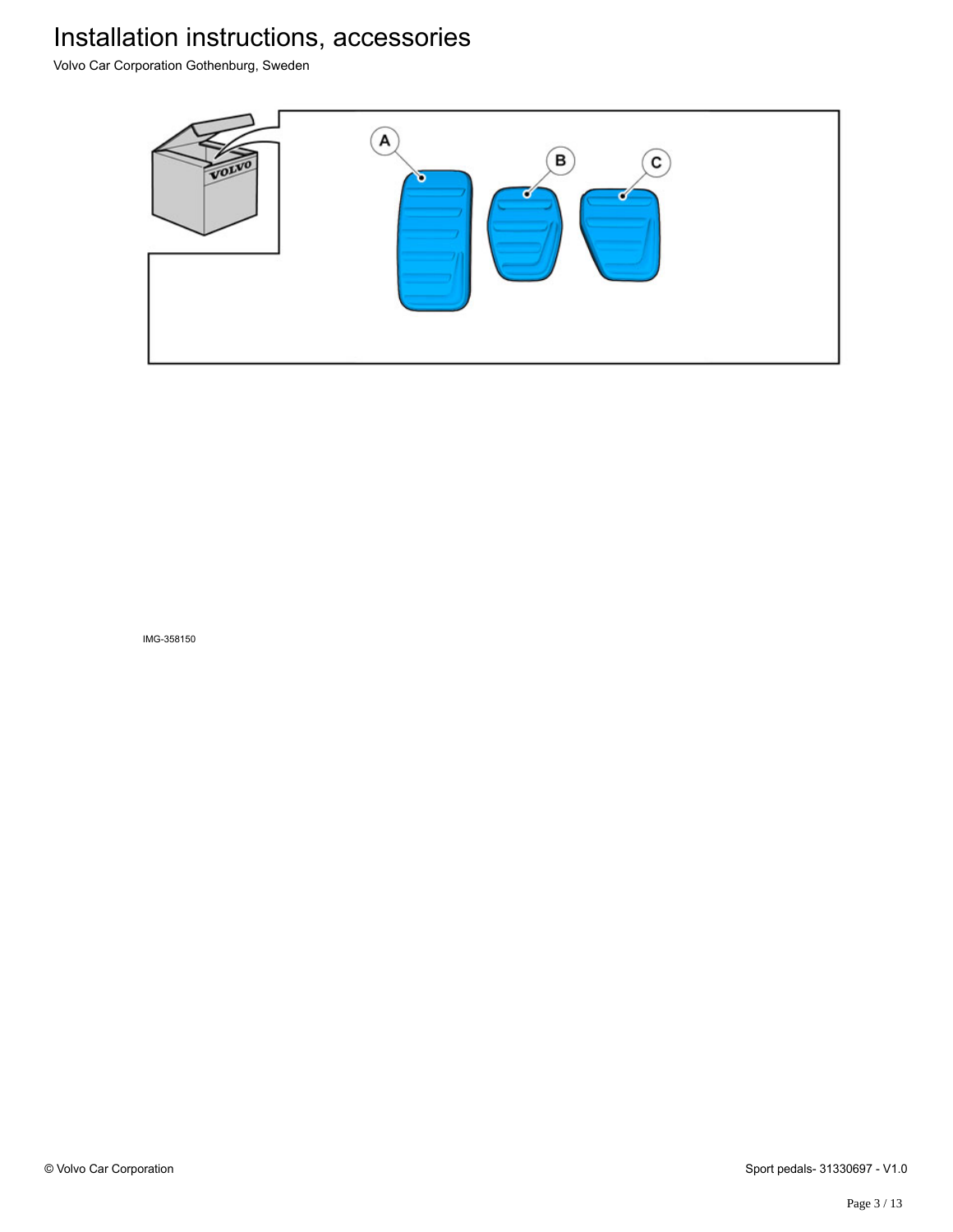Volvo Car Corporation Gothenburg, Sweden

#### **Information**

1 Read through all of the instructions before starting installation.

Notifications and warning texts are for your safety and to minimise the risk of something breaking during installation.

Ensure that all tools stated in the instructions are available before starting installation.

Certain steps in the instructions are only presented in the form of images. Explanatory text is also given for more complicated steps.

In the event of any problems with the instructions or the accessory, contact your local Volvo dealer.

#### **Accessory installation**

2 Ŧ IMG-357337

Clean the surface.

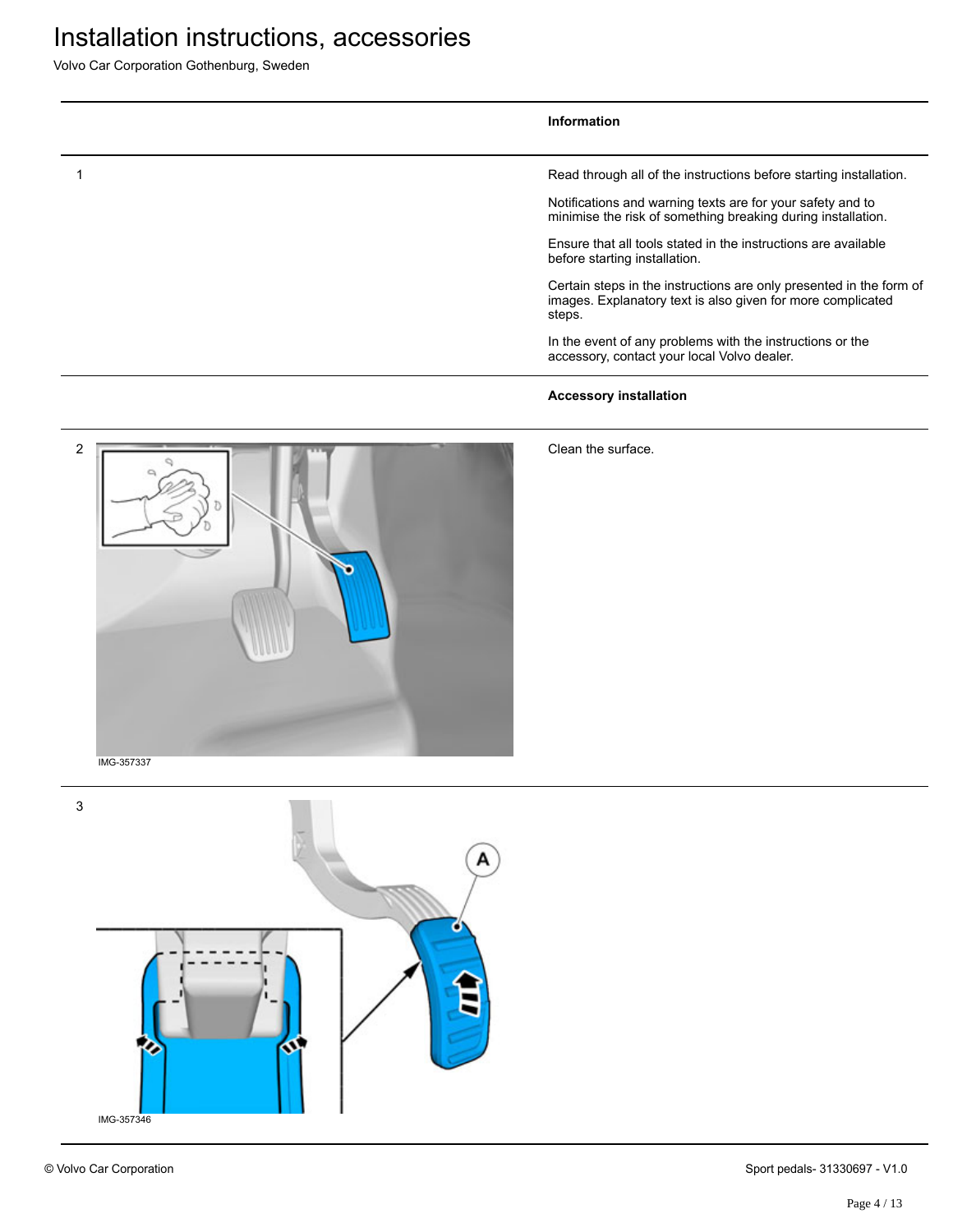Volvo Car Corporation Gothenburg, Sweden



5



**Right-hand drive vehicles**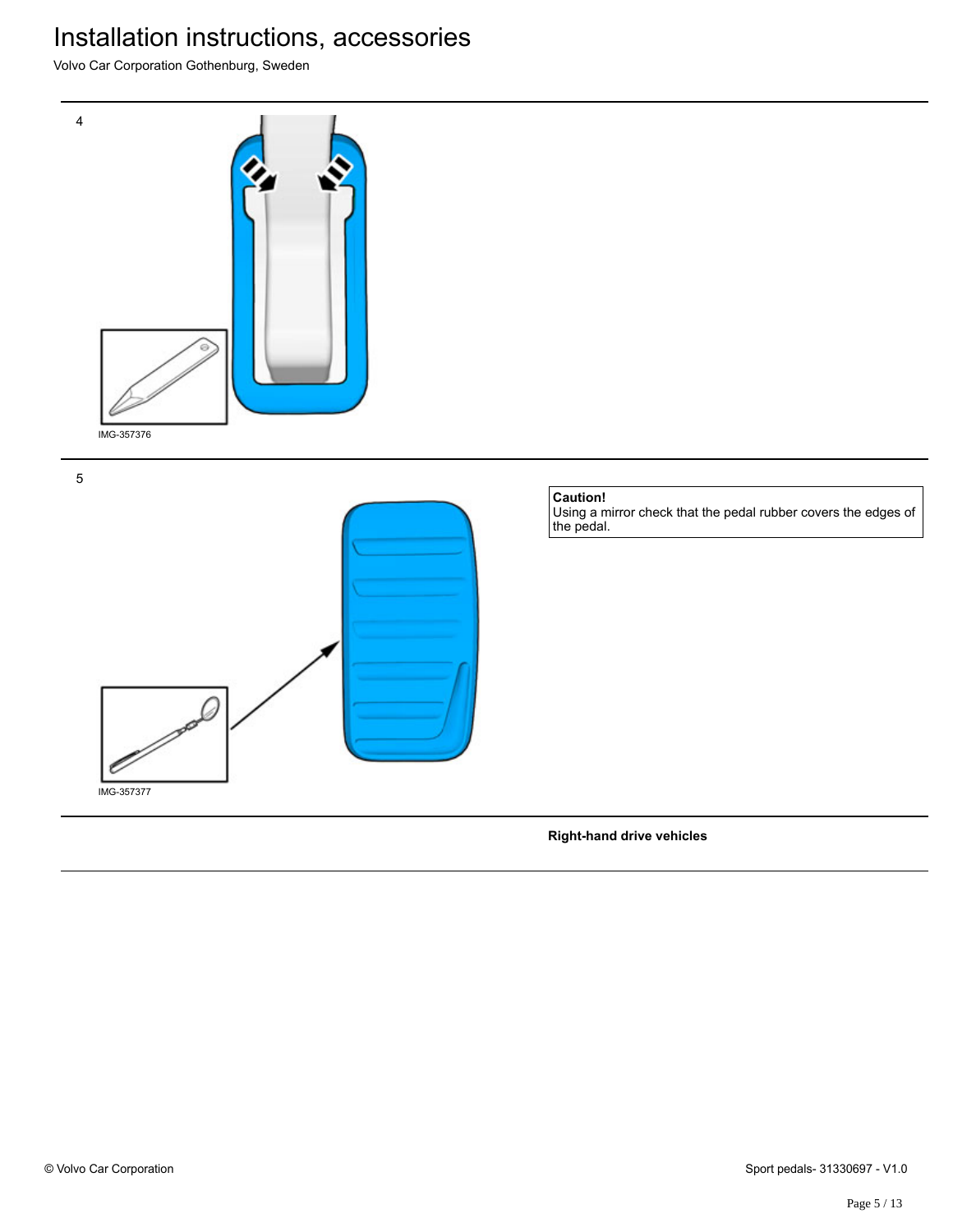Volvo Car Corporation Gothenburg, Sweden



IMG-357378

7



Press the pedal rubber towards the pedal and at the same time fold the pedal rubber's profile over the pedal using a straightening tool.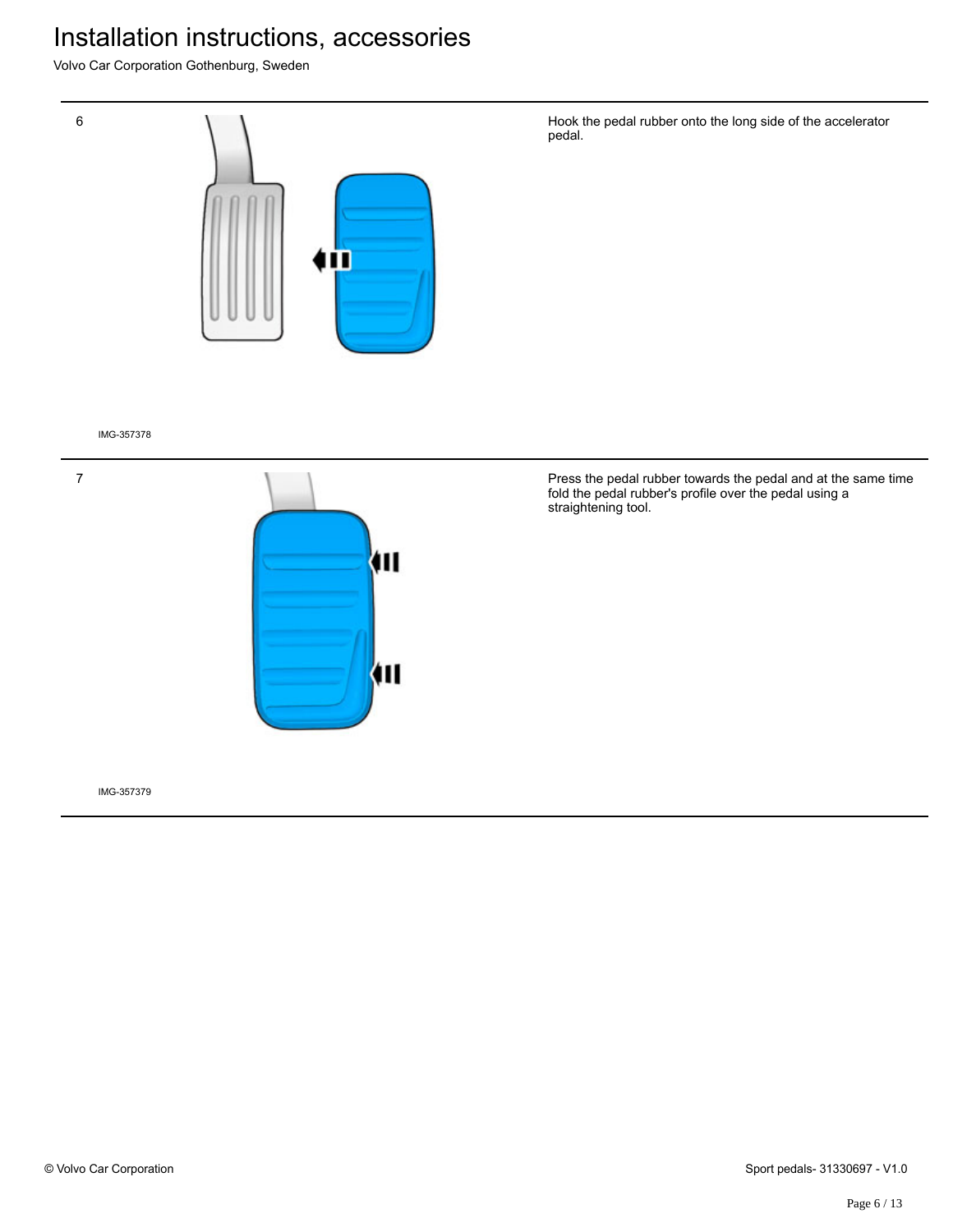Volvo Car Corporation Gothenburg, Sweden



**Cars with automatic transmissions**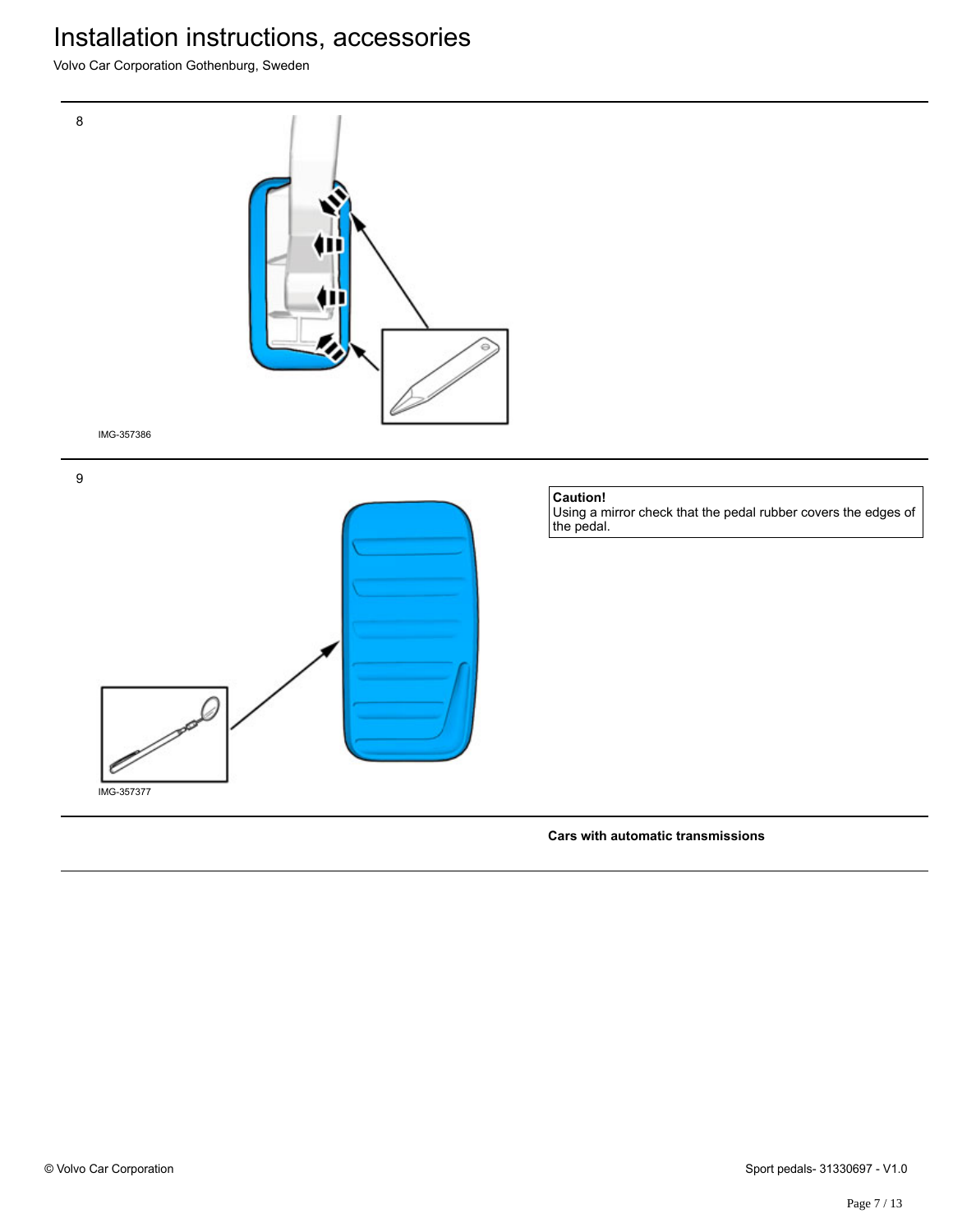Volvo Car Corporation Gothenburg, Sweden





The part is not to be reused.

Hook the pedal rubber onto the pedal at the lower edge and pull the pedal rubber upward.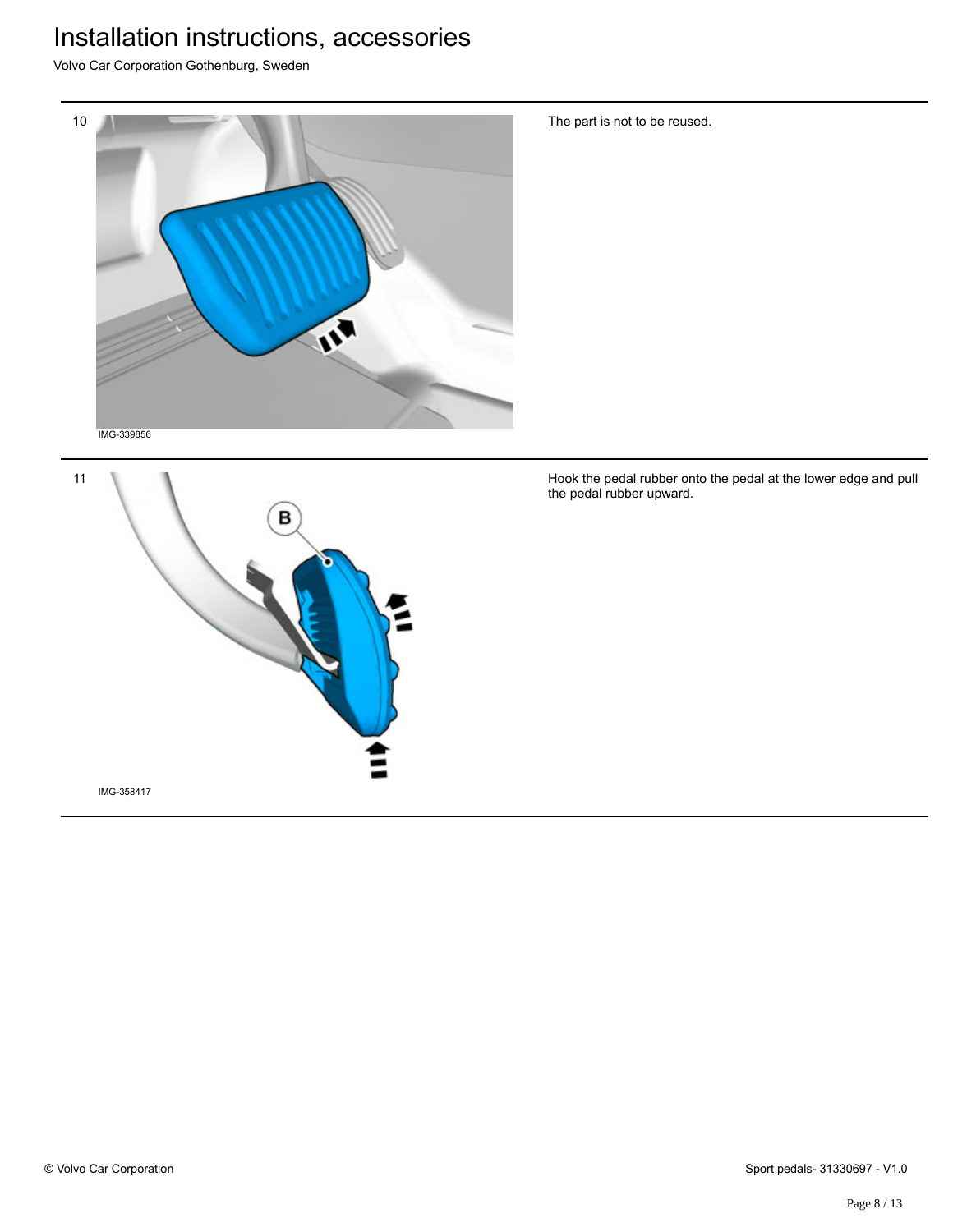Volvo Car Corporation Gothenburg, Sweden



**Cars with manual transmissions**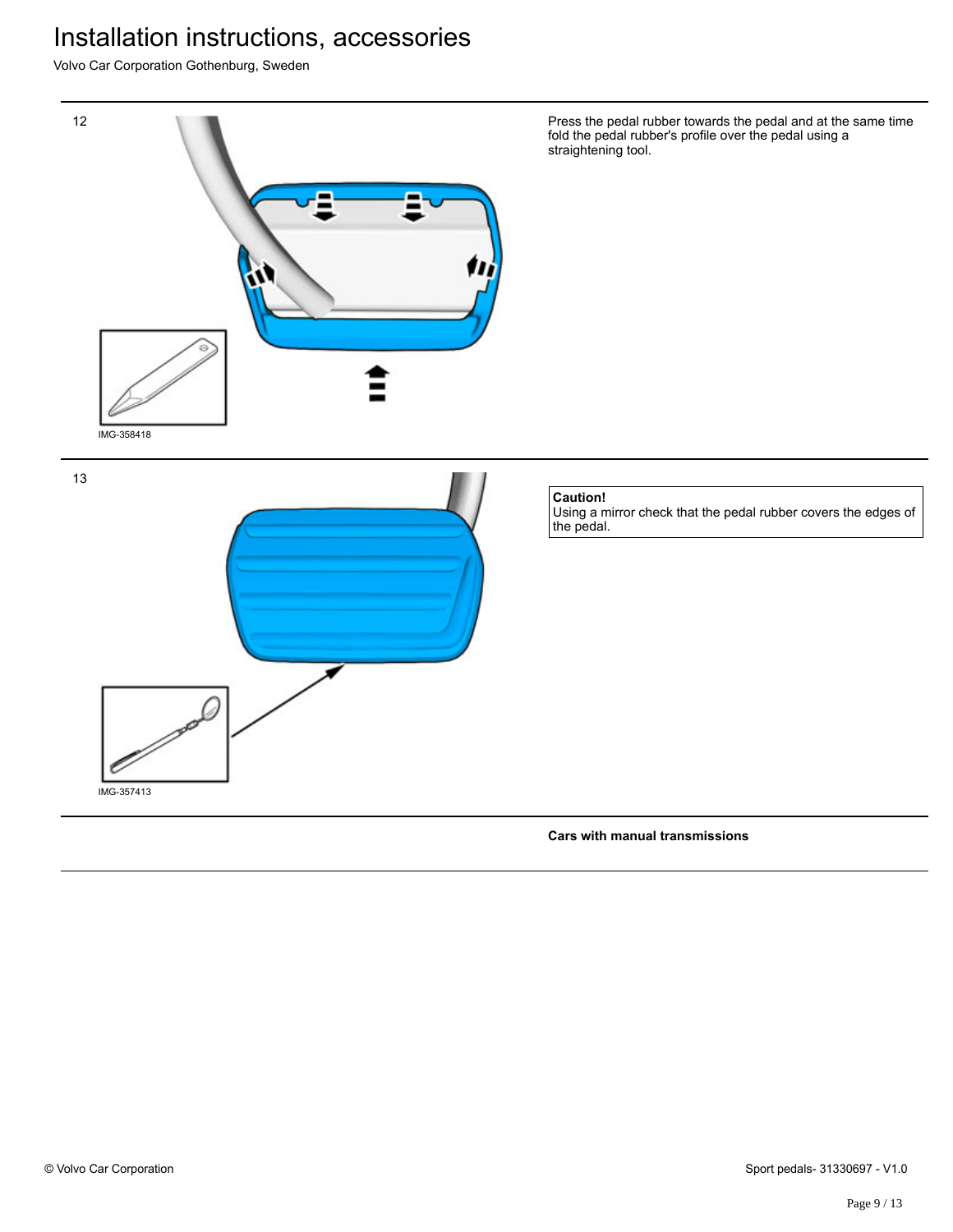Volvo Car Corporation Gothenburg, Sweden





The part is not to be reused.

Hook the pedal rubber onto the pedal at the lower edge and pull the pedal rubber upward.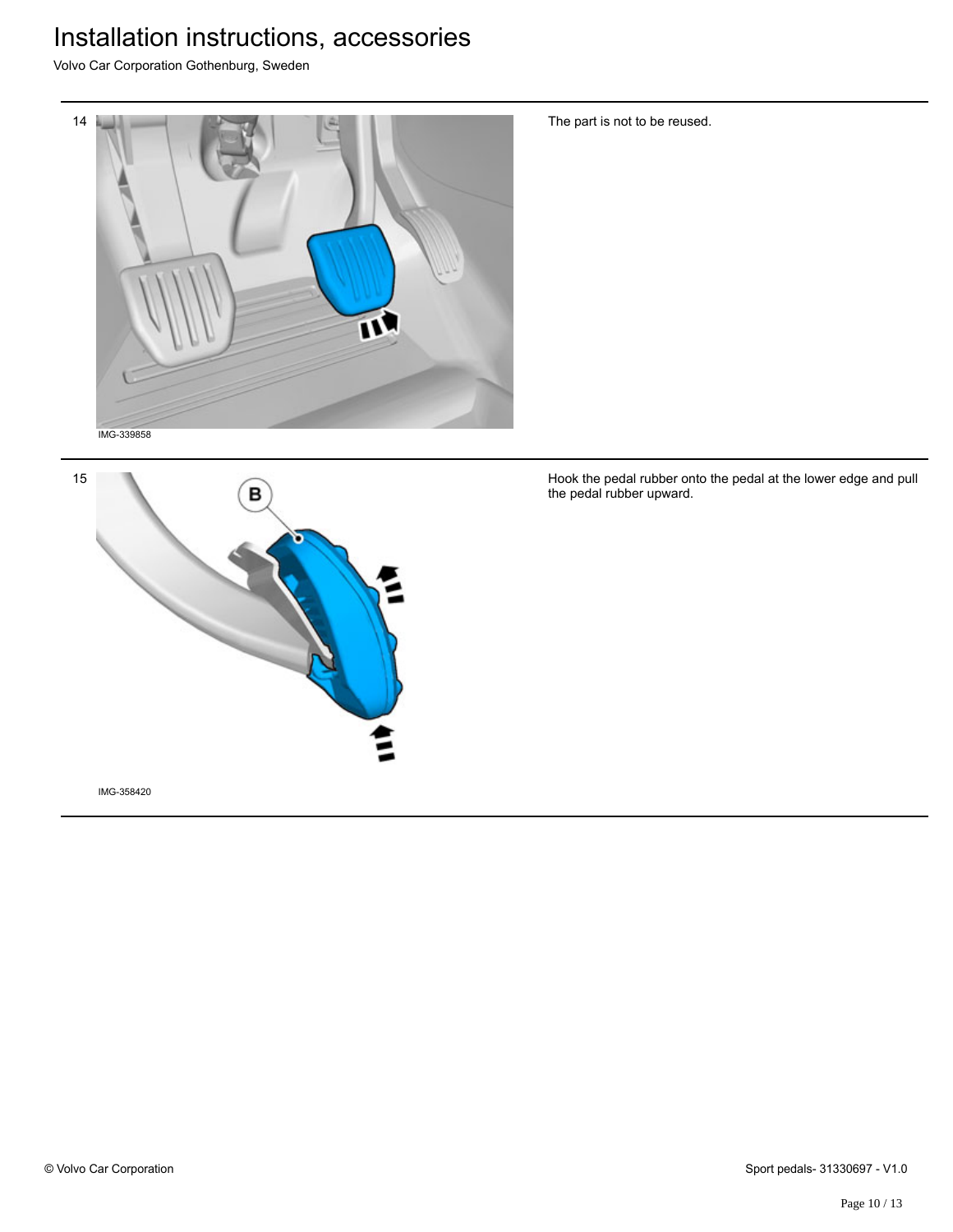Volvo Car Corporation Gothenburg, Sweden

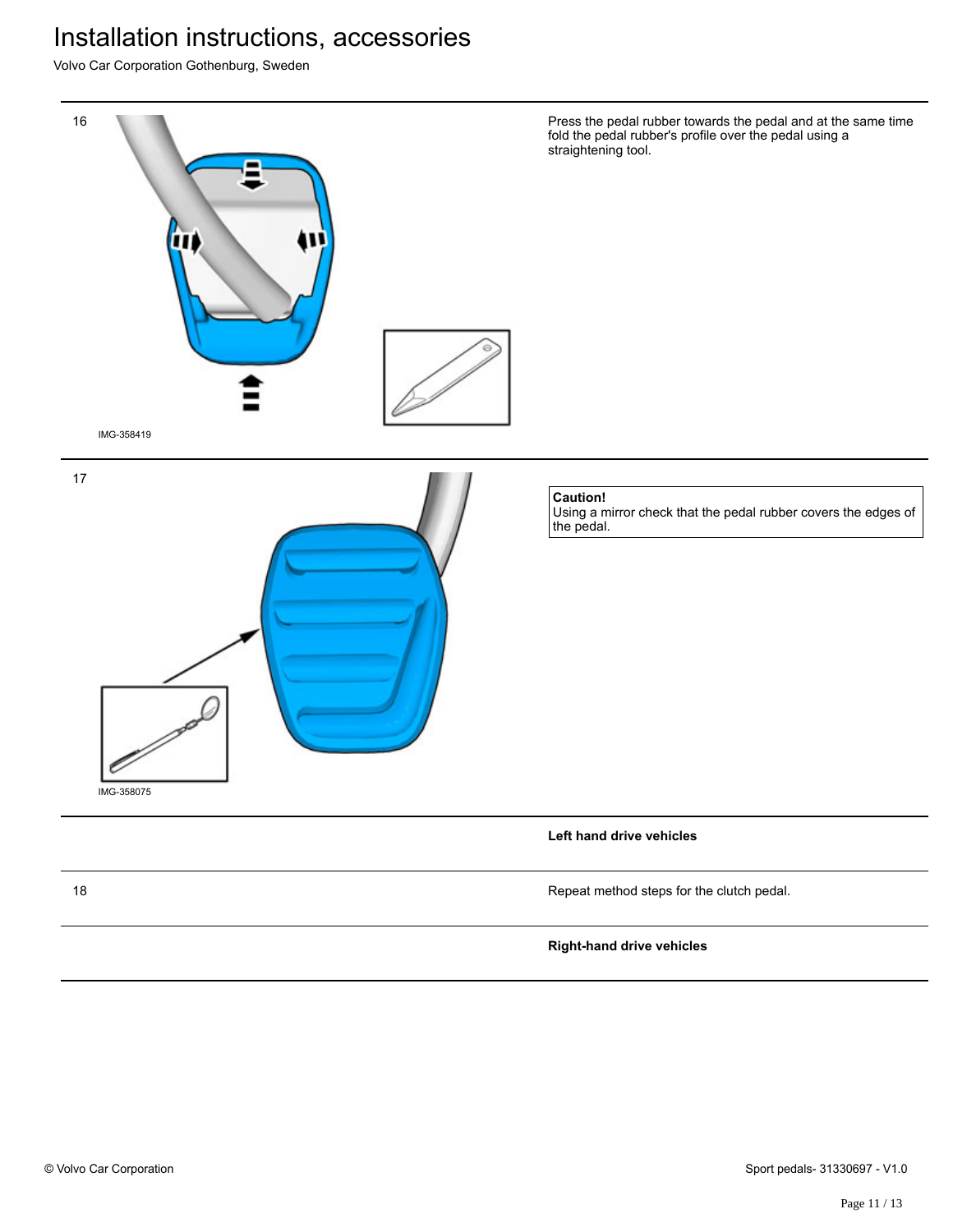Volvo Car Corporation Gothenburg, Sweden





The part is not to be reused.

Hook the pedal rubber onto the pedal at the lower edge and pull the pedal rubber upward.